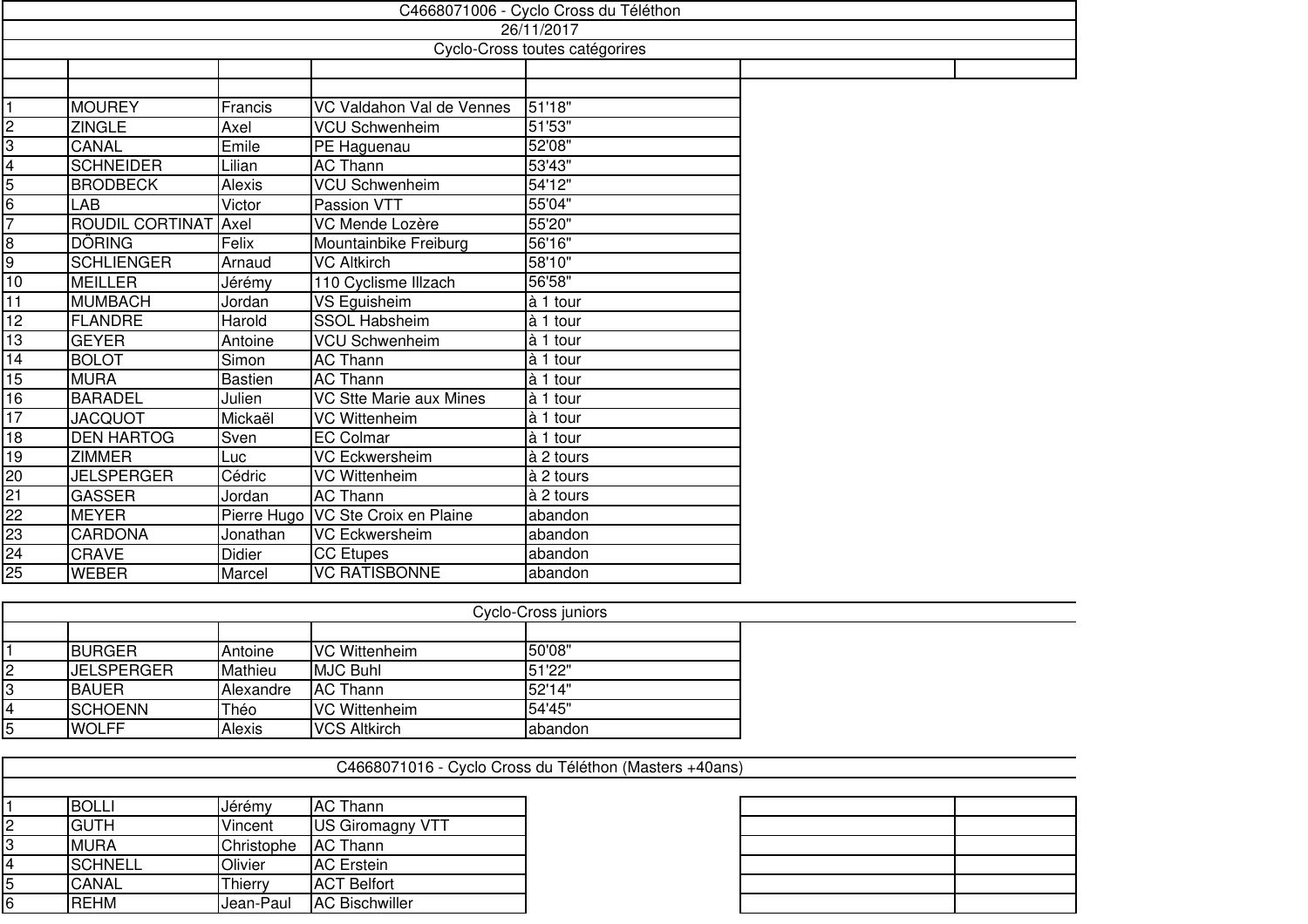|    |                   |            |                        | C4668071006 - Cyclo Cross du Téléthon |  |
|----|-------------------|------------|------------------------|---------------------------------------|--|
|    |                   |            |                        | 26/11/2017                            |  |
|    |                   |            |                        | Cyclo-Cross toutes catégorires        |  |
|    |                   |            |                        |                                       |  |
|    |                   |            |                        |                                       |  |
|    | <b>BERNHARD</b>   | Alain      | <b>EC Colmar</b>       |                                       |  |
| 8  | <b>SCHNEIDER</b>  | Christophe | <b>AC Thann</b>        |                                       |  |
| 9  | <b>MUMBACH</b>    | Franck     | VC Egusiheim           |                                       |  |
| 10 | <b>KELLER</b>     | Christophe | VC Ste Croix-en-Plaine |                                       |  |
| 11 | <b>HORN</b>       | Patrick    | <b>EC Colmar</b>       |                                       |  |
| 12 | <b>JAUGEY</b>     | Fabrice    | VC Wittenheim          |                                       |  |
| 13 | <b>MARTIN</b>     | Patrick    | <b>VC Soultzia</b>     |                                       |  |
| 14 | <b>MARGERARD</b>  | Philippe   | <b>AC Rudipontain</b>  |                                       |  |
| 15 | <b>DEN HARTOG</b> | Antoine    | <b>SSOL Habsheim</b>   |                                       |  |
| 16 | <b>BOULOGNE</b>   | Pascal     | VC St Louis 3 F        |                                       |  |
| 17 | <b>BOMONT</b>     | Josselin_  | Individuel             |                                       |  |
|    |                   |            |                        |                                       |  |

C4668071012 - Cyclo Cross du Téléthon (Cadets G+F)

| <b>ICLAUZEL</b>    | <b>Hélène</b>   | IVC Ste Croix en Plaine | 52'20"  |
|--------------------|-----------------|-------------------------|---------|
| <b>IDEVAUX</b>     | Marceline       | IVC Morteau Montbenoit  | 54'01"  |
| <b>IMARK</b>       | Jennifer        | IVC Morteau Montbenoit  | 156'13" |
| <b>DUMONT</b>      | Lvson           | ISSOL Habsheim          | 157'40" |
| <b>IREHM</b>       | Coralie         | <b>IAC Bischwiller</b>  | 157'50" |
| <b>GARBELLOTTO</b> | <b>IMaurane</b> | AC Thann                | 58'10"  |
|                    |                 |                         |         |

|   | <b>GOEPFERT</b>       | Hugo      | VC Ste Croix en Plaine | 31'07"    |
|---|-----------------------|-----------|------------------------|-----------|
| 2 | <b>FER IDBOUCHMAL</b> | Yanis     | <b>SSOL Habsheim</b>   | 31'42"    |
| 3 | <b>BURGER</b>         | Daniel    | M.JC Buhl              | 32'00"    |
| 4 | <b>SCHLEWITZ</b>      | Guillaume | <b>EC Colmar</b>       | 32'54"    |
| 5 | <b>WHIMET</b>         | Simon     | <b>MJC Buhl</b>        | 35'26"    |
| 6 | <b>BOUVET</b>         | Hugo      | 110 Cyclisme Illzach   | 35'28"    |
|   | <b>PERNEY</b>         | Dimitri   | <b>MJC Buhl</b>        | là 1 tour |

|    |                                  |         |                        | C4668071025 - Cyclo Cross du Téléthon (Minime G+F) |
|----|----------------------------------|---------|------------------------|----------------------------------------------------|
|    |                                  |         |                        |                                                    |
|    | <b>DEBORD</b>                    | Romain  | Chouet'Bike Cl. V-Neuf | 19'45"                                             |
|    | CLEF                             | Antoine | VC Ste Croix en Plaine | 20'07"                                             |
|    | <b>GRASS</b>                     | Julien  | Road Team Val de Moder | 21'05"                                             |
|    | <b>LARROUY</b>                   | Nathan  | Chouet'Bike Cl. V-Neuf | 21'58"                                             |
|    | <b>BAUMLIN</b>                   | Martin  | Chouet'Bike Cl. V-Neuf | 22'31"                                             |
| l6 | <b>IANNONE BINGLER Valentino</b> |         | Chouet'Bike Cl. V-Neuf | 22'53"                                             |
|    | <b>ARNOLD</b>                    | Thomas  | <b>MJC Buhl</b>        | 23'22"                                             |
| 18 | <b>ROBIOLLE</b>                  | Alexis  | US Giromagny VTT       | 24'21"                                             |
|    |                                  |         |                        |                                                    |